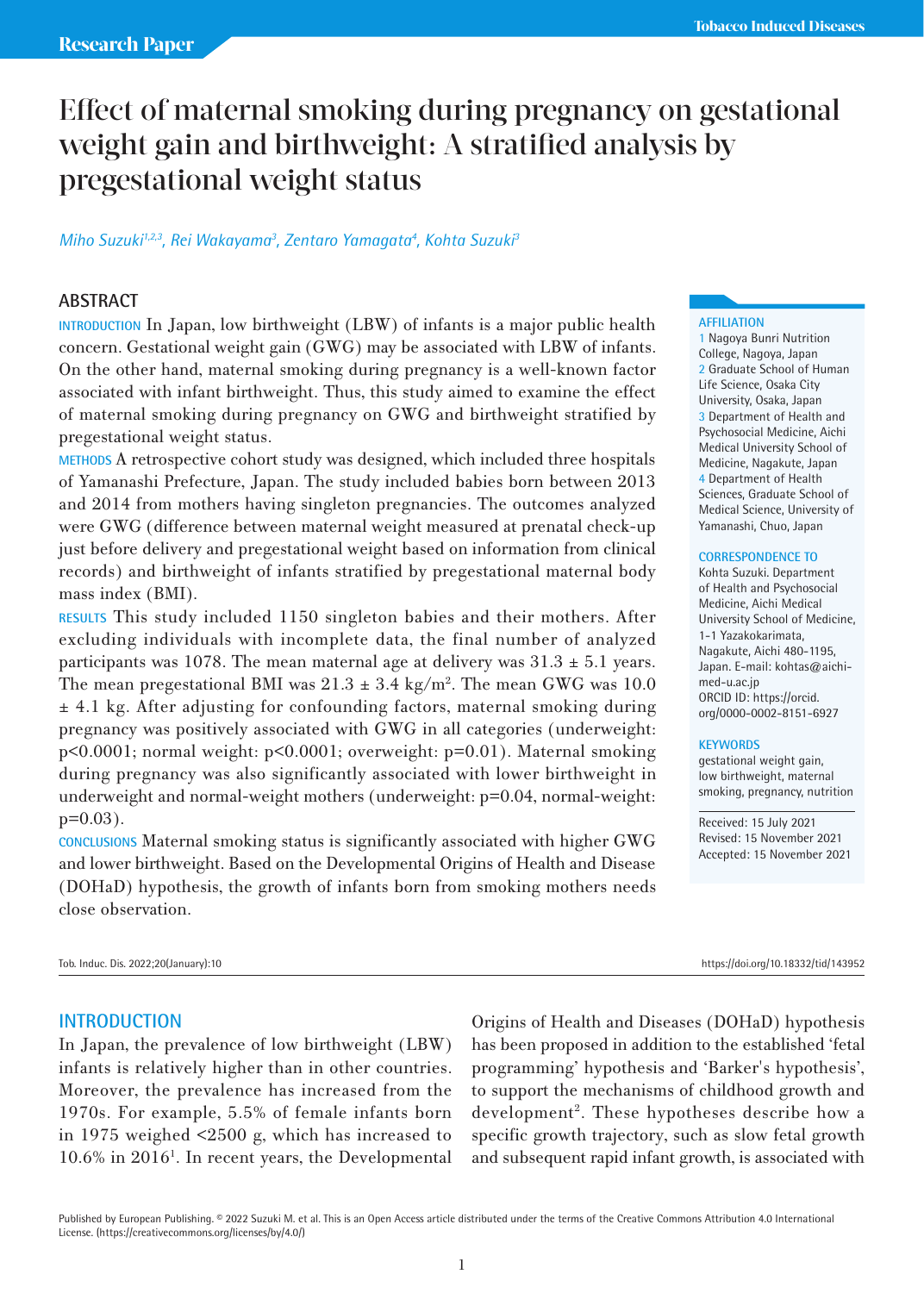the development of chronic diseases in adulthood<sup>2-6</sup>. Thus, as significantly described by these hypotheses, appropriate fetal growth is an important factor for the future health of an individual.

Several risk factors for LBW were identified, including maternal smoking during pregnancy<sup> $7-9$ </sup> and low socioeconomic status<sup>10-12</sup>. In addition, insufficient gestational weight gain (GWG) is considered a risk factor for LBW as well as maternal smoking during pregnancy<sup>13,14</sup>. In 2006, the Japanese Ministry of Health, Labor and Welfare established the guidelines for GWG stratified by pregestational maternal body mass index (BMI, kg/m2 ), termed 'Dietary guidelines for maternity'15. As reported, the percentages of women with GWG below the recommended range were 32% for underweight (BMI <18.5), 14% for normal weight (18.5≤ BMI <24.9), and 46% for overweight (BMI ≥25.0) women<sup>16</sup>. Given that lower GWG and maternal smoking during pregnancy are significantly associated with small-for-gestationalage (SGA) infants, it is recommended that pregnant women in Japan improve their GWG<sup>17</sup>. In this regard, the incidence of SGA infants in underweight women is not significantly increased if these women have appropriate  $GWG^{18}$ .

However, given the paucity of information on factors associated with GWG, it is necessary to clarify the current status of GWG and identify factors associated with it. We also need to consider the effect of smoking during pregnancy on GWG and birthweight. Thus, the primary aim of this study was to examine the effect of maternal smoking during pregnancy on GWG stratified by the pregestational BMI using prenatal check-up data. The secondary aim was to examine the effect of maternal smoking during pregnancy and related factors, including GWG, with the birthweight of infants.

# **METHODS**

## **Study design**

This multiple hospital-based retrospective cohort study based on the medical records was conducted in two community hospitals and one university hospital in Yamanashi Prefecture, Japan. Participants were singleton babies born between the following periods: Yamanashi Red Cross Hospital, 1 June 2013 to 31 March 2014; Fujiyoshida Municipal Hospital, 1 August 2013 to 31 March 2014; and University of Yamanashi Hospital, 1 January 2013 to 30 June 2014; and their mothers. Thus, every patient who met the above inclusion criteria and had prenatal check-ups participated in the study. There was no other inclusion and exclusion criterion for study participant selection.

Data collecting staff in each hospital referred the clinical records and extracted essential information. Because part of the data were not based on electronical database, the staff transferred the information from the paper records.

Regarding the sample size calculation, we referred to our previous study<sup>8,9</sup>. Based on a smoking rate of 5% and the response within each subject group was normally distributed with a weight standard deviation of 400 g, and if the true difference in the smoking group and control means is 120 g, then 92 smoking subjects and 1840 non-smoking subjects are needed to reject the null hypothesis that the population means of the experimental and control groups are equal with probability (power) 0.8. The Type I error probability associated with this test of this null hypothesis is 0.05. However, because this study was conducted using limited resources, including data-collecting staff, it was difficult to collect the number of participants and the study periods differed for each hospital.

## **Data collection**

All data were obtained from the clinical records of prenatal check-ups. The primary outcome was GWG, defined as the difference between maternal weight measured at the prenatal check-up just before delivery, and pregestational weight based on information from clinical records. Data regarding the following maternal variables were collected from clinical records: pregnancy history (primipara or multipara), maternal age  $($  <25, 25–34 or  $\geq$ 35 years), pregestational maternal BMI (underweight <18.5; normal weight 18.5-24.9, overweight ≥25 kg/m<sup>2</sup>), and maternal smoking during pregnancy (smoker or never/non-smoker). Information on birthweight and gestational age at birth was also collected from medical records. Smoker was defined based on the description of these records.

# **Statistical analysis**

Characteristics of mothers and their babies were stratified by maternal pregestational weight status based on BMI. Multiple linear regression models for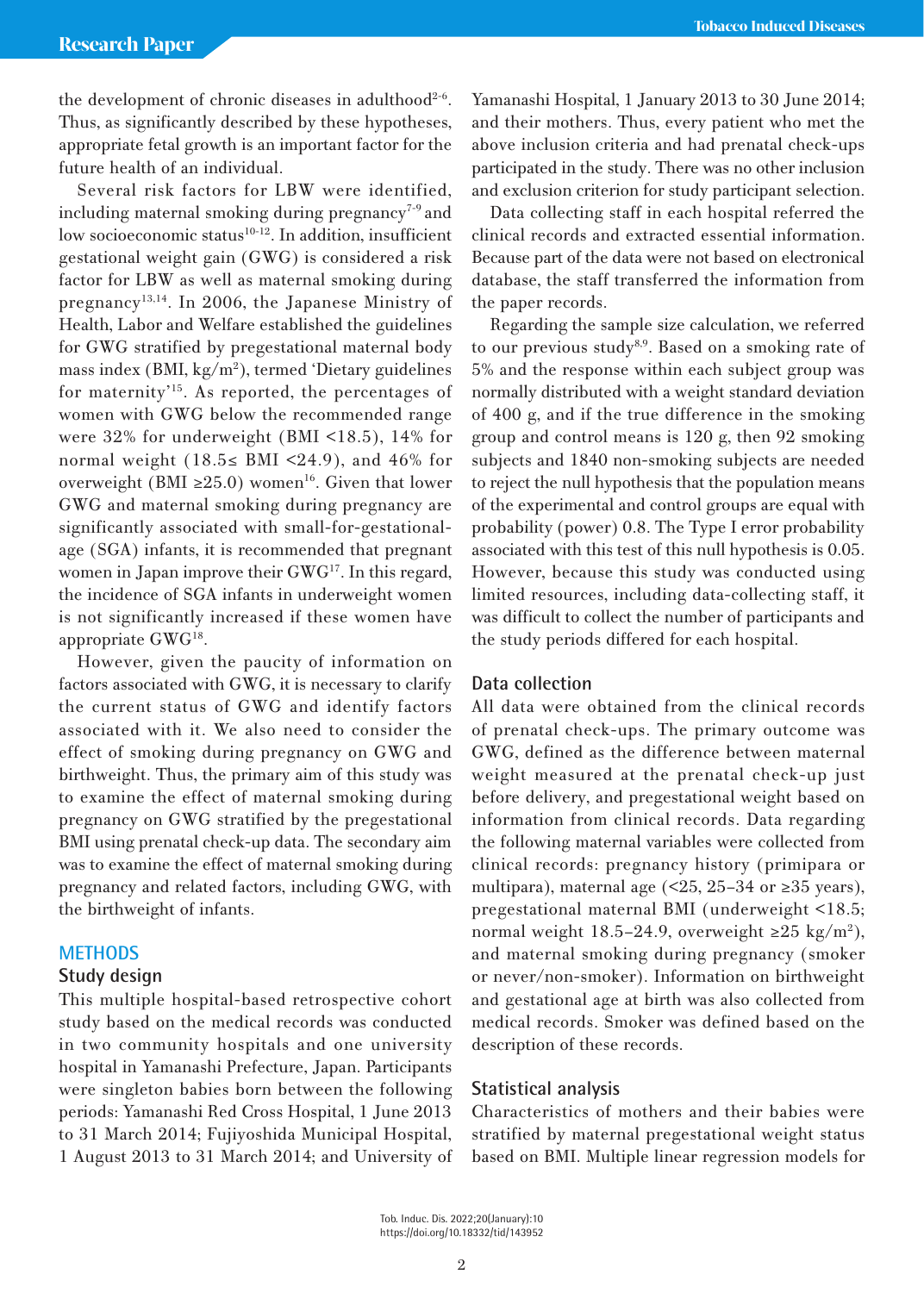GWG (primary outcome) and birthweight (secondary outcome) stratified by pregestational weight status were used to examine the effects of maternal and infant variables on these outcomes. All statistical analyses were performed using STATA version 15 (StataCorp LLC, College Station, TX). Two-sided p<0.05 was considered statistically significant.

# **RESULTS**

# **Characteristics of participants**

The total number of singleton babies and their mothers was 1150. From this sample, we only used data that included the following complete information: sex of the child, maternal age at delivery, gestational age at delivery, maternal height and weight before pregnancy, and maternal weight measured at the prenatal check-up just before delivery. After excluding those without complete data, 1078 participants were analyzed; they were 573 (53.2%), 214 (19.9%) and

291 (27.0%) from the Yamanashi Red Cross Hospital, Fujiyoshida Municipal Hospital, and University of Yamanashi Hospital, respectively. There were 519 (48.1%) primiparous mothers. The mean maternal age at delivery was  $31.3 \pm 5.1$  years. The mean pregestational BMI was  $21.3 \pm 3.4$  kg/m<sup>2</sup>. The mean GWG was  $10.0 \pm 4.1$  kg. Information on smoking status was obtained from 1033 mothers, and 109 (10.6%) mothers were smokers during pregnancy. There were 553 (51.3%) male children. The mean birthweight and mean gestational duration were 2984  $\pm$  381.5 g and 273.8  $\pm$  9.3 days, respectively (Table 1).

Characteristics of the participants are described in Table 1. The numbers of underweight, normal-weight, and overweight participants were 177 (16.4%), 762 (70.7%), and 139 (12.9%), respectively. The mean maternal ages of underweight, normal-weight, and overweight participants were  $30.3 \pm 5.1$ ,  $31.2 \pm 5.0$ , and  $32.7 \pm 5.5$  years, respectively. The mean GWG

## Table 1. Baseline characteristics of participants, Japan, 2013–2014 (N=1150)

| <b>Characteristics</b>                              | <b>Total</b>  |                |               | Underweight (BMI <18.5) |               | Normal weight<br>$(18.5 \leq BMI < 25)$ | Overweight (BMI $\geq$ 25) |                  |  |
|-----------------------------------------------------|---------------|----------------|---------------|-------------------------|---------------|-----------------------------------------|----------------------------|------------------|--|
|                                                     | n or n $(\%)$ | $Mean \pm SD$  | n or n $(\%)$ | $Mean \pm SD$           | n or n $(\%)$ | $Mean \pm SD$                           | n or $n \ (\%)$            | $Mean \pm SD$    |  |
| Maternal age at<br>delivery (years)                 | 1078          | $31.3 \pm 5.1$ | 177           | $30.3 + 5.1$            | 762           | $31.2 \pm 5.0$                          | 139                        | $32.7 + 5.5$     |  |
| Pregestational height<br>(cm)                       | 1078          | $158.0 + 5.3$  | 177           | $158.7 + 5.4$           | 762           | $157.9 + 5.2$                           | 139                        | $157.5 + 5.5$    |  |
| Pregestational<br>weight (kg)                       | 1078          | $53.3 + 9.0$   | 177           | $44.2 \pm 3.6$          | 762           | $52.4 \pm 5.2$                          | 139                        | $69.7 + 8.9$     |  |
| Pregestational<br>maternal BMI (kg/m <sup>2</sup> ) | 1078          | $21.3 \pm 3.4$ | 177           | $17.5 \pm 0.8$          | 762           | $21.0 + 1.6$                            | 139                        | $28.1 \pm 3.2$   |  |
| <b>Gestational period</b><br>(days)                 | 1078          | $273.8 + 9.3$  | 177           | $273.3 + 9.7$           | 762           | $274.2 + 9.0$                           | 139                        | $273 + 10$       |  |
| Weight gain during<br>pregnancy (kg)                | 1078          | $10.0 + 4.1$   | 177           | $10.5 + 3.7$            | 762           | $10.4 + 3.8$                            | 139                        | $7.3 + 5.0$      |  |
| Birthweight (q)                                     | 1078          | 2984+381.5     | 177           | 2893.7+391.8            | 762           | 2992.9+371.4                            | 139                        | $3050.2 + 405.4$ |  |
| Infant sex                                          | 1078          |                | 177           |                         | 762           |                                         | 139                        |                  |  |
| Male                                                | 553 (51.3)    |                | 92 (52.0)     |                         | 389 (51.1)    |                                         | 72 (51.8)                  |                  |  |
| Female                                              | 525 (48.7)    |                | 85 (48.0)     |                         | 373 (49.0)    |                                         | 67(48.2)                   |                  |  |
| Parity                                              | 1078          |                | 177           |                         | 762           |                                         | 139                        |                  |  |
| Primiparity                                         | 519(48.1)     |                | 98 (55.4)     |                         | 357 (46.9)    |                                         | 64 (46.0)                  |                  |  |
| Multiparity                                         | 559 (51.9)    |                | 79 (44.6)     |                         | 405(53.2)     |                                         | 75 (54.0)                  |                  |  |
| Smoking during<br>pregnancy                         | 1.033         |                | 174           |                         | 726           |                                         | 133                        |                  |  |
| Non-smokers                                         | 924 (89.4)    |                | 156 (89.7)    |                         | 654 (90.1)    |                                         | 114(85.7)                  |                  |  |
| Current smokers                                     | 109 (10.6)    |                | 18 (10.3)     |                         | 72 (9.9)      |                                         | 19 (14.3)                  |                  |  |

BMI: body mass index. SD: standard deviation.

Tob. Induc. Dis. 2022;20(January):10 https://doi.org/10.18332/tid/143952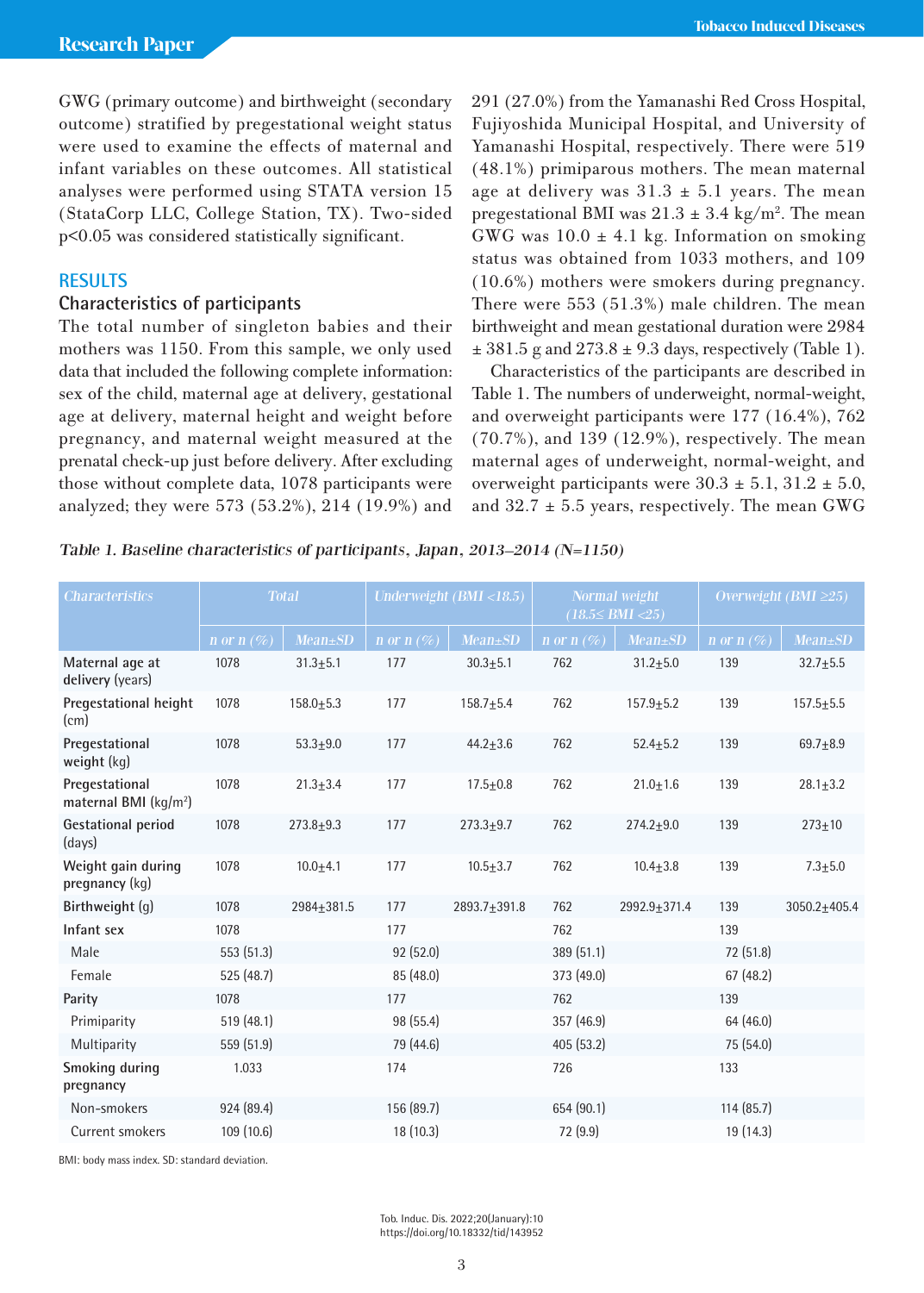of underweight, normal-weight, and overweight participants were  $10.5 \pm 3.7$ ,  $10.4 \pm 3.8$ , and 7.3 ± 5.0 kg, respectively. The mean birthweights of infants born from underweight, normal-weight, and overweight mothers were  $2893.7 \pm 391.8$ , 2992.9  $\pm$  $371.4$ , and  $3050.2 \pm 405.4$  g, respectively.

# **Multiple linear regression models**

After adjusting for confounding factors, including gestational duration, pregnancy history, and gender of infants, pregestational BMI was negatively associated with GWG in normal-weight and overweight mothers (normal weight:  $b = -0.20$ ,  $p=0.02$ ; overweight:  $b=$  -0.90, p<0.0001). Maternal smoking during pregnancy was positively associated with GWG in all categories (underweight: b=3.81, p<0.0001; normal-weight: b=2.45, p<0.0001; overweight: b=2.78, p=0.01) (Table 2).

After adjusting for confounding factors, GWG was positively associated with birthweight among underweight and normal-weight mothers  $(underweight: b=22.18, p=0.001; normal-weight:$  $b=19.41$ ,  $p<0.0001$ ). Maternal smoking during pregnancy was also significantly associated with lower birthweight in underweight and normal-weight mothers (underweight:  $b = -163.13$ ,  $p=0.04$ ; normalweight: b= -85.07, p=0.03) (Table 3).

Table 2. Multiple linear regression analysis of weight change during pregnancy with respect to pregestational maternal body mass index, Japan, 2013–2014 (N=1150)

| Variables<br>Underweight (BMI <18.5)<br>$\boldsymbol{p}$                  | <b>Normal</b> weight<br>$(18.5 \leq BMI < 25)$ | $\boldsymbol{p}$ | Overweight (BMI $\geq$ 25) |       |              | $\boldsymbol{p}$ |
|---------------------------------------------------------------------------|------------------------------------------------|------------------|----------------------------|-------|--------------|------------------|
| $\mathbf{b}$<br>S.E.<br>$\mathbf{b}$                                      | S.E.                                           |                  | $\mathbf{b}$               | S.E.  | $\mathbf{t}$ |                  |
| 8.78<br>$-1.70$<br>0.09<br>$-12.12$<br>Intercept<br>$-14.92$              | $-2.72$<br>4.45                                | 0.007            | $-2.47$                    | 11.49 | $-0.21$      | 0.8              |
| Age of mother<br>$0.2*$<br>at pregnancy<br>registration (years)           |                                                | $0.048*$         |                            |       |              | $0.2*$           |
| 0.39<br>0.83<br>0.46<br>0.6<br>0.93<br>Age $<$ 25                         | 0.50<br>1.87                                   | 0.06             | $-3.25$                    | 1.87  | $-1.74$      | 0.08             |
| $25 \le$ Age < 35 (Ref.)                                                  |                                                |                  |                            |       |              |                  |
| Age $\geq$ 35<br>$-1.69$<br>$-1.14$<br>0.67<br>0.09<br>$-0.42$            | 0.32<br>$-1.31$                                | 0.2              | $-0.92$                    | 0.80  | $-1.15$      | 0.3              |
| <b>Pregestational BMI</b><br>$-0.29$<br>0.35<br>0.4<br>$-0.20$<br>$-0.84$ | $-2.45$<br>0.08                                | 0.02             | $-0.90$                    | 0.15  | $-6.20$      | < 0.0001         |
| <b>Gestational period</b><br>0.03<br>4.06<br>< 0.0001<br>0.11<br>0.10     | 6.48<br>0.02                                   | < 0.0001         | 0.13                       | 0.04  | 3.20         | 0.002            |
| Infant sex                                                                |                                                |                  |                            |       |              |                  |
| Male (Ref.)                                                               |                                                |                  |                            |       |              |                  |
| Female<br>0.48<br>0.6<br>0.25<br>0.52<br>$-0.12$                          | 0.27<br>$-0.44$                                | 0.7              | 0.05                       | 0.78  | 0.07         | 0.9              |
| Parity                                                                    |                                                |                  |                            |       |              |                  |
| Primiparity (Ref.)                                                        |                                                |                  |                            |       |              |                  |
| $-0.33$<br>$-0.62$<br>0.5<br>$-0.25$<br>Multiparity<br>0.54               | $-0.89$<br>0.28                                | 0.4              | 0.65                       | 0.79  | 0.83         | 0.4              |
| Smoking during<br>pregnancy                                               |                                                |                  |                            |       |              |                  |
| Non-smokers (Ref.)                                                        |                                                |                  |                            |       |              |                  |
| Current smokers<br>3.81<br>4.39<br>0.87<br>< 0.0001<br>2.45               | 0.45<br>5.49                                   | < 0.0001         | 2.78                       | 1.09  | 2.54         | 0.01             |

\*Three-category variables were tested by F-test. BMI: body mass index.

Table 3. Multiple linear regression analysis of birthweight with respect to pregestational maternal body mass index, Japan, 2013–2014 (N=1150)

| <b>Variables</b> | Underweight (BMI <18.5) |        | Normal weight<br>$(18.5 \leq BMI < 25)$ |                                  |                    | Overweight (BMI $\geq$ 25) |                      |        |         |          |
|------------------|-------------------------|--------|-----------------------------------------|----------------------------------|--------------------|----------------------------|----------------------|--------|---------|----------|
|                  |                         | S.E.   |                                         |                                  | $b \mid S.E. \mid$ |                            |                      | S.E.   |         |          |
| Intercept        | -2895.30                | 776.23 | $-3.73$                                 | $< 0.0001$ -3144.15 377.98 -8.32 |                    |                            | $< 0.0001 - 3624.71$ | 878.03 | $-4.13$ | < 0.0001 |

**Continued**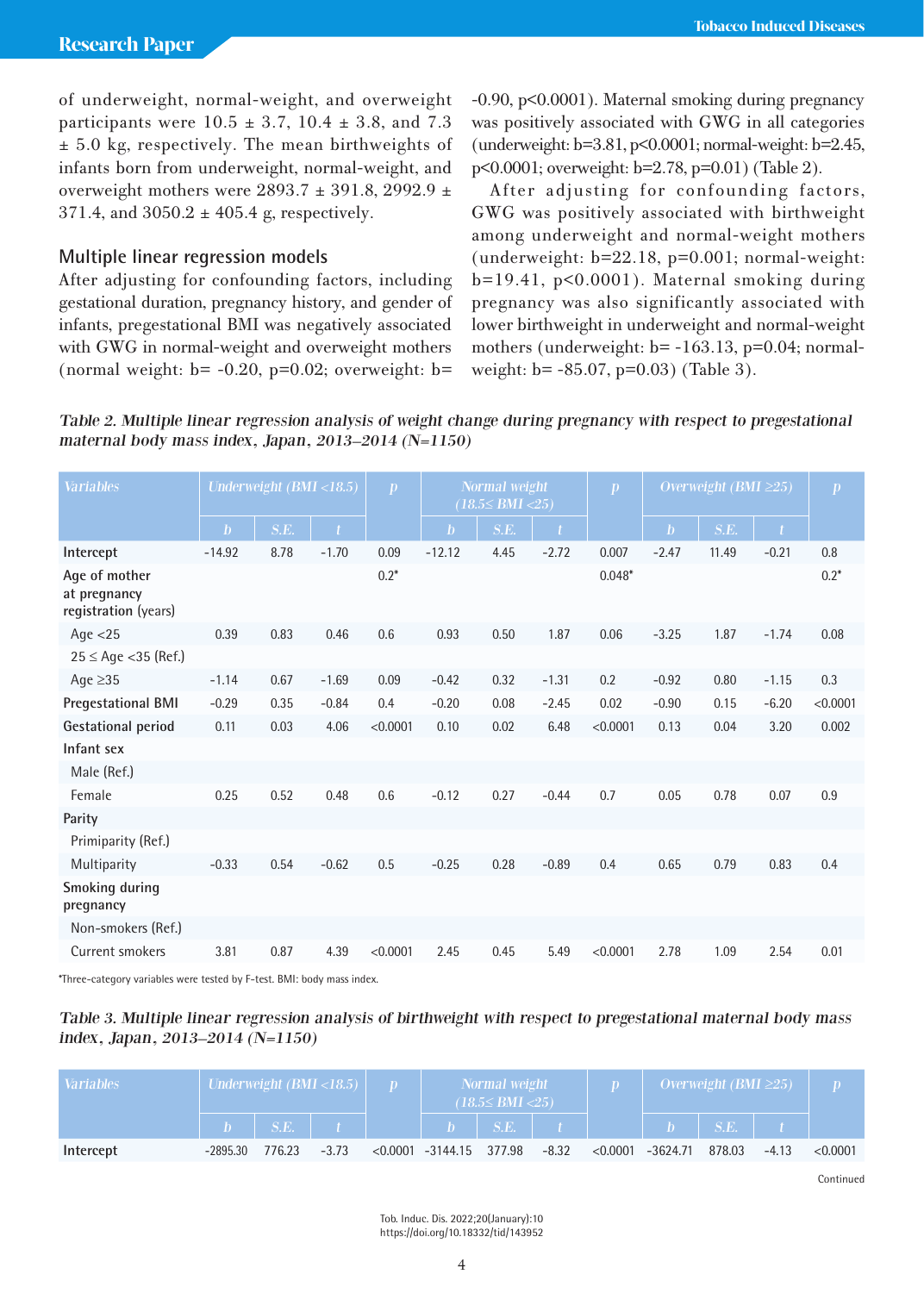## Table 3. Continued

| <b>Variables</b>                                      | Underweight (BMI <18.5) |          | $\boldsymbol{p}$ | <b>Normal</b> weight<br>$(18.5 \leq BMI < 25)$ |              |       | $\boldsymbol{p}$ | Overweight (BMI $\geq$ 25) |              |        | $\boldsymbol{p}$ |          |
|-------------------------------------------------------|-------------------------|----------|------------------|------------------------------------------------|--------------|-------|------------------|----------------------------|--------------|--------|------------------|----------|
|                                                       | $\mathbf{b}$            | S.E.     |                  |                                                | $\mathbf{b}$ | S.E.  | $\mathbf{f}$     |                            | $\mathbf{b}$ | S.E.   | $\mathbf{f}$     |          |
| Weight gain during<br>pregnancy                       | 22.18                   | 6.80     | 3.26             | 0.001                                          | 19.41        | 3.15  | 6.16             | < 0.0001                   | 10.93        | 6.83   | 1.60             | 0.1      |
| Age of mother<br>at pregnancy<br>registration (years) |                         |          |                  | $0.2*$                                         |              |       |                  | $0.7*$                     |              |        |                  | $0.8*$   |
| Age $<$ 25                                            | $-104.92$               | 72.76    | $-1.44$          | 0.2                                            | $-0.50$      | 42.15 | $-0.01$          | 1.0                        | 0.71         | 144.19 | 0.00             | 1.0      |
| $25 \le$ Age < 35 (Ref.)                              |                         |          |                  |                                                |              |       |                  |                            |              |        |                  |          |
| Age $\geq$ 35                                         | $-86.54$                | 59.39    | $-1.46$          | 0.1                                            | 24.09        | 26.98 | 0.89             | 0.4                        | $-41.60$     | 61.31  | $-0.68$          | 0.5      |
| <b>BMI</b>                                            | $-10.52$                | $-10.52$ | $-0.34$          | 0.7                                            | 18.78        | 6.91  | 2.72             | 0.007                      | 8.27         | 12.72  | 0.65             | 0.5      |
| <b>Gestational period</b>                             | 21.20                   | 2.51     | 8.44             | < 0.0001                                       | 20.28        | 1.31  | 15.50            | < 0.0001                   | 23.44        | 3.15   | 7.45             | < 0.0001 |
| Infant sex                                            |                         |          |                  |                                                |              |       |                  |                            |              |        |                  |          |
| Male (Ref.)                                           |                         |          |                  |                                                |              |       |                  |                            |              |        |                  |          |
| Female                                                | $-156.40$               | 45.63    | $-3.43$          | 0.001                                          | $-125.85$    | 22.67 | $-5.55$          | < 0.0001                   | $-104.00$    | 59.64  | $-1.74$          | 0.08     |
| Parity                                                |                         |          |                  |                                                |              |       |                  |                            |              |        |                  |          |
| First birth (Ref.)                                    |                         |          |                  |                                                |              |       |                  |                            |              |        |                  |          |
| Second or more                                        | 137.59                  | 47.16    | 2.92             | 0.004                                          | 83.62        | 23.37 | 3.58             | < 0.0001                   | 84.28        | 60.33  | 1.40             | 0.2      |
| Smoking during<br>pregnancy                           |                         |          |                  |                                                |              |       |                  |                            |              |        |                  |          |
| Non-smokers (Ref.)                                    |                         |          |                  |                                                |              |       |                  |                            |              |        |                  |          |
| Current smokers                                       | $-163.13$               | 80.38    | $-2.03$          | 0.04                                           | $-85.07$     | 38.48 | $-2.21$          | 0.03                       | 7.79         | 85.67  | 0.09             | 0.9      |

\*Three-category variables were tested by F-test. BMI: body mass index.

# **DISCUSSION**

This multiple-center retrospective cohort study explored factors associated with GWG stratified by the maternal pregestational weight status (BMI). We found that maternal pregestational BMI and maternal smoking status were significantly associated with higher GWG. Furthermore, our findings supported those of previous studies indicating that maternal smoking during pregnancy is associated with lower birthweight of infants<sup>7-9</sup>.

Our results suggest that most participants followed the GWG guidelines of the Japanese Ministry of Health, Labor and Welfare<sup>15</sup>. However, compared with data from other studies<sup>19</sup>, our GWG data may be lower for each pregestational weight status. Pregestational BMI was significantly associated with lower GWG in normal-weight and overweight categories. Particularly in the overweight category, it was relatively large (b= -0.9). In addition, pregestational BMI showed a trend to be negatively associated with GWG in the underweight category, although this did not reach statistical significance. These findings suggest that pregnant women who smoke need adequate control of their GWG based on pregestational weight status according to the official GWG guidelines<sup>15</sup>.

Maternal smoking status was significantly associated with higher GWG, although maternal smoking during pregnancy was associated with lower birthweight. In contrast, maternal GWG was positively associated with birthweight. These results suggest that among smoking mothers, the effect of maternal smoking during pregnancy on the infant birthweight was greater than the effect of GWG, although GWG was higher in smoking mothers than in non-smoking mothers. It is possible that a proportion of pregnant women quit smoking during pregnancy because information on smoking was obtained during early pregnancy. Smoking cessation has been associated with weight gain<sup>20</sup>. Moreover, maternal smoking during pregnancy may alter metabolic processes, including appetite. In this regard, smoking may be a predisposing factor for abdominal obesity, glucose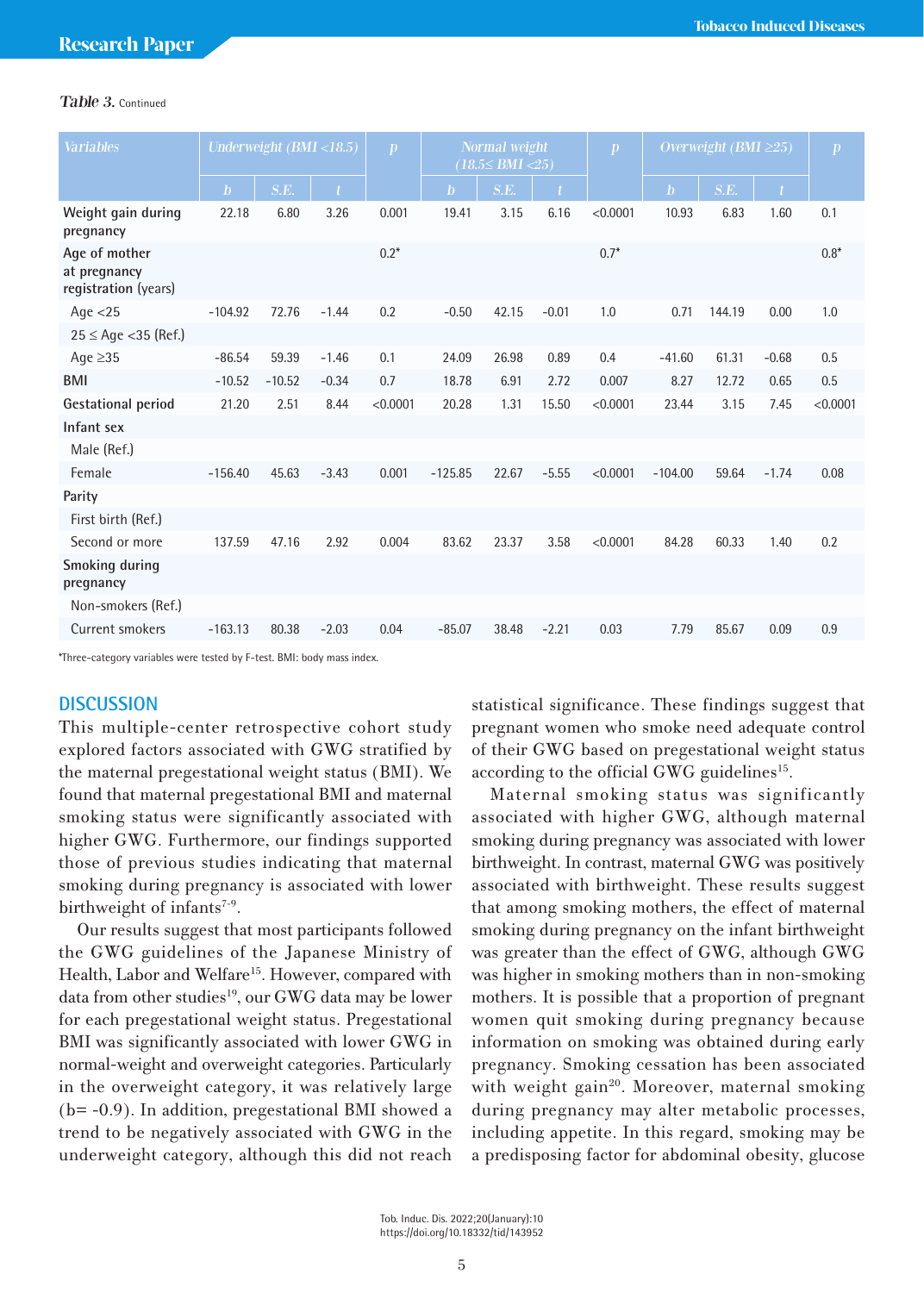intolerance, and insulin resistance<sup>21</sup>.

Our previous results suggested that maternal smoking during pregnancy was significantly associated with childhood obesity<sup>22-24</sup>. This association was observed in the second quartile of birthweight $25$ . Therefore, the GWG of smoking mothers may compensate for the negative effects of maternal smoking during pregnancy on birthweight. Further studies are warranted to clarify the mechanisms underlying the association between maternal smoking during pregnancy and GWG and the effects of this association on fetal and childhood growth. Moreover, as a matter of course, it is essential to prevent maternal smoking during pregnancy and relapse smoking after delivery. For achievement of these issues, digital evidence-based interventions might be effective, especially during the COVID-19 pandemic<sup>26</sup>.

# **Strengths and limitations**

The study has several strengths. First, this study was conducted at two community hospitals and one university hospital. Although there were differences in the study periods, the heterogeneity of participants could be a major benefit in this study setting. Moreover, the validity of GWG was relatively high because this study was based on clinical data. Our results highlight the populations who are at high risk of inadequate GWG and may contribute to facilitating interventions for the control of maternal weight during pregnancy. In Japan, the underweight status among young women is a major public health concern. For example, a national health and nutrition survey conducted by the Ministry of Health, Labor and Welfare of Japan indicated that the percentage of underweight women is increasing (13.1% in 1980 to 21.7% in 2017 for people aged 20–29 years; and 7.9% in 1980 to 13.4% in 2017 for people aged 30–39  $(years)<sup>27</sup>$ . We believe that our results may help improve the nutrition status among such women.

This study has also some limitations. First, because the study was conducted in a rural Japanese area, we cannot generalize the results, even though this was a multicenter study. Furthermore, owing to limited resources, the study periods for each hospital varied. However, because the primary aim of the study was to identify factors associated with GWG, we reduced the priority of generalization to relatively low. In this regard, our results demonstrate that maternal smoking during pregnancy is negatively associated with birthweight, which is congruent with the results of previous studies<sup>7-9</sup>. Finally, because our study was hospital-based, it was difficult to obtain information on passive smoking, nutrition and physical activity. Further studies are needed to gather relevant lifestyle information to establish statistically appropriate models. In addition, it is important for pregnant women, their partners and close relatives to ensure receiving education about the health risks of active and passive smoking and how these could have an adverse effect to their fetus and infants<sup>28</sup>.

# **CONCLUSIONS**

This multiple hospital-based retrospective cohort study demonstrates that maternal pregestational BMI and maternal smoking status were significantly associated with higher GWG, and that maternal smoking during pregnancy was associated with lower birthweight of infants. Further studies are warranted to clarify the mechanisms underlying the association between GWG and birthweight, particularly in smoking mothers. In addition, our results may contribute to improving the nutrition status among young women.

## **REFERENCES**

- 1. Director-General for Statistics and Information Policy, Ministry of Health, Labour, and Welfare. Vital statistics in Japan. Trends up to 2016. In Japanese. Accessed July 15, 2021. https://www.mhlw.go.jp/toukei/list/dl/81-1a2. pdf
- 2. Swanson JM, Entringer S, Buss C, Wadhwa PD. Developmental origins of health and disease: environmental exposures. Semin Reprod Med. 2009;27(5):391-402. doi:10.1055/s-0029-1237427.
- 3. Phillips DI. Insulin resistance as a programmed response to fetal undernutrition. Diabetologia. 1996;39(9):1119- 1122. doi:10.1007/BF00400663
- 4. Eriksson JG, Forsén T, Tuomilehto J, Osmond C, Barker DJ. Early adiposity rebound in childhood and risk of Type 2 diabetes in adult life. Diabetologia. 2003;46(2):190- 194. doi:10.1007/s00125-002-1012-5
- 5. Bhargava SK, Sachdev HS, Fall CH, et al. Relation of serial changes in childhood body-mass index to impaired glucose tolerance in young adulthood. N Engl J Med. 2004;350(9):865-875. doi:10.1056/NEJMoa035698
- 6. Barker DJ, Osmond C, Forsén TJ, Kajantie E, Eriksson JG. Trajectories of growth among children who have coronary events as adults. N Engl J Med. 2005;353(17):1802- 1809. doi:10.1056/NEJMoa044160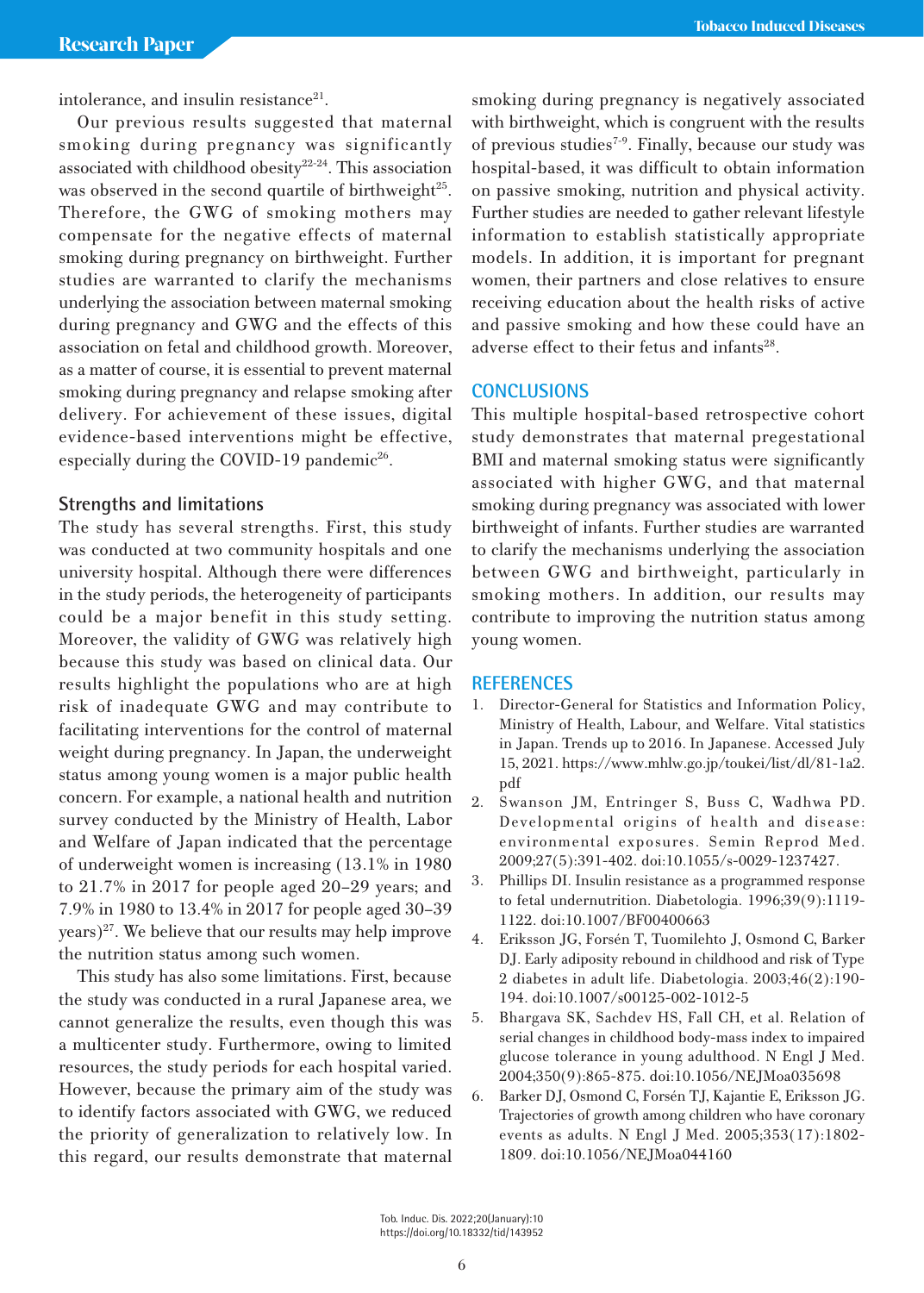- 7. Suzuki K, Tanaka T, Kondo N, Minai J, Sato M, Yamagata Z. Is maternal smoking during early pregnancy a risk factor for all low birth weight infants?. J Epidemiol. 2008;18(3):89-96. doi:10.2188/jea.je2007415
- 8. Suzuki K, Sato M, Zheng W, Shinohara R, Yokomichi H, Yamagata Z. Effect of maternal smoking cessation before and during early pregnancy on fetal and childhood growth. J Epidemiol. 2014;24(1):60-66. doi:10.2188/ jea.je20130083
- 9. Suzuki K, Shinohara R, Sato M, Otawa S, Yamagata Z. Association Between Maternal Smoking During Pregnancy and Birth Weight: An Appropriately Adjusted Model From the Japan Environment and Children's Study. J Epidemiol. 2016;26(7):371-377. doi:10.2188/ jea.JE20150185
- 10. Mortensen LH. Socioeconomic inequality in birth weight and gestational age in Denmark 1996-2007: using a family-based approach to explore alternative explanations. Soc Sci Med. 2013;76(1):1-7. doi:10.1016/j. socscimed.2012.08.021
- 11. Fujiwara T, Ito J, Kawachi I. Income inequality, parental socioeconomic status, and birth outcomes in Japan. Am J Epidemiol. 2013;177(10):1042-1052. doi:10.1093/aje/ kws355
- 12. Mortensen LH, Helweg-Larsen K, Andersen AM. Socioeconomic differences in perinatal health and disease. Scand J Public Health. 2011;39(7 Suppl):110-114. doi:10.1177/1403494811405096
- 13. Cedergren M. Effects of gestational weight gain and body mass index on obstetric outcome in Sweden. Int J Gynaecol Obstet. 2006;93(3):269-274. doi:10.1016/j. ijgo.2006.03.002
- 14. Tsukamoto H, Fukuoka H, Inoue K, Koyasu M, Nagai Y, Takimoto H. Restricting weight gain during pregnancy in Japan: a controversial factor in reducing perinatal complications. Eur J Obstet Gynecol Reprod Biol. 2007;133(1):53-59. doi:10.1016/j.ejogrb.2006.07.031
- 15. Healthy Parents and Children 21 Promotion Study Group. Dietary guidelines for pregnant women. In Japanese. Accessed July 15, 2021. http://www.mhlw.go.jp/ houdou/2006/02/h0201-3a.html
- 16. Nomura K, Kido M, Tanabe A, Nagashima K, Takenoshita S, Ando K. Investigation of optimal weight gain during pregnancy for Japanese women. Sci Rep. 2017;7:2569. doi:10.1038/s41598-017-02863-1
- 17. Akahoshi E, Arima K, Miura K, et al. Association of maternal pre-pregnancy weight, weight gain during pregnancy, and smoking with small-for-gestationalage infants in Japan. Early Hum Dev. 2016;92:33-36. doi:10.1016/j.earlhumdev.2015.10.022
- 18. Harita N, Kariya M, Hayashi T, et al. Gestational bodyweight gain among underweight Japanese women related to small-for-gestational-age birth. J Obstet Gynaecol Res. 2012;38(9):1137-1144. doi:10.1111/ j.1447-0756.2012.01848.x
- 19. Suzuki S. Gestational Weight Gain in Japanese Women With Favorable Perinatal Outcomes. J Clin Med Res. 2017;9(1):64-66. doi:10.14740/jocmr2810w
- 20. Hulman A, Lutsiv O, Park CK, Krebs L, Beyene J, McDonald SD. Are women who quit smoking at high risk of excess weight gain throughout pregnancy? BMC Pregnancy Childbirth. 2016;16(1):263. doi:10.1186/ s12884-016-1056-z
- 21. Chen H, Saad S, Sandow SL, Bertrand PP. Cigarette smoking and brain regulation of energy homeostasis. Front Pharmacol. 2012;3:147. doi:10.3389/fphar.2012.00147
- 22. Mizutani T, Suzuki K, Kondo N, Yamagata Z. Association of maternal lifestyles including smoking during pregnancy with childhood obesity. Obesity (Silver Spring). 2007;15(12):3133-3139. doi:10.1038/oby.2007.373
- 23. Suzuki K, Ando D, Sato M, Tanaka T, Kondo N, Yamagata Z. The association between maternal smoking during pregnancy and childhood obesity persists to the age of 9-10 years. J Epidemiol. 2009;19(3):136-142. doi:10.2188/jea.je20081012
- 24. Suzuki K, Kondo N, Sato M, Tanaka T, Ando D, Yamagata Z. Gender differences in the association between maternal smoking during pregnancy and childhood growth trajectories: multilevel analysis. Int J Obes (Lond). 2011;35(1):53-59. doi:10.1038/ijo.2010.198
- 25. Kamiya M, Suzuki K, Yamagata Z. Effect of maternal active smoking during pregnancy on the trajectory of childhood body mass index: A multilevel analysis using quartiles of birthweight. Tob Induc Dis. 2020;18(April). doi:10.18332/tid/119117
- 26. Diamanti A, Papadakis S, Schoretsaniti S, et al. Smoking cessation in pregnancy: An update for maternity care practitioners. Tob Induc Dis. 2019;17(August). doi:10.18332/tid/109906
- 27. Ministry of Health, Labour and Welfare of Japan. The National Health and Nutrition Survey in Japan. In Japanese. Ministry of Health, Labour and Welfare of Japan; 2017. Accessed July 15, 2021. https://www.mhlw. go.jp/stf/seisakunitsuite/bunya/kenkou\_iryou/kenkou/ eiyou/h29-houkoku.html
- 28. Vivilaki VG, Diamanti A, Tzeli M, et al. Exposure to active and passive smoking among Greek pregnant women. Tob Induc Dis. 2016;14(April). doi:10.1186/s12971-016- 0077-8.

## **ACKNOWLEDGEMENTS**

We would like to express our gratitude to the study participants for the use of their maternal and child health data. We also greatly appreciate the support from all the staff of the Centre for Birth Cohort Studies, University of Yamanashi, and the Department of Health Sciences, University of Yamanashi. We extend our sincere appreciation to Shuji Hirata (Department of Obstetrics and Gynaecology, University of Yamanashi), Naoko Watanabe (Yamanashi Red Cross Hospital), and Shigeki Kawashima (Fujiyoshida Municipal Hospital) for their assistance in data obtainment. We thank Editage for English language editing.